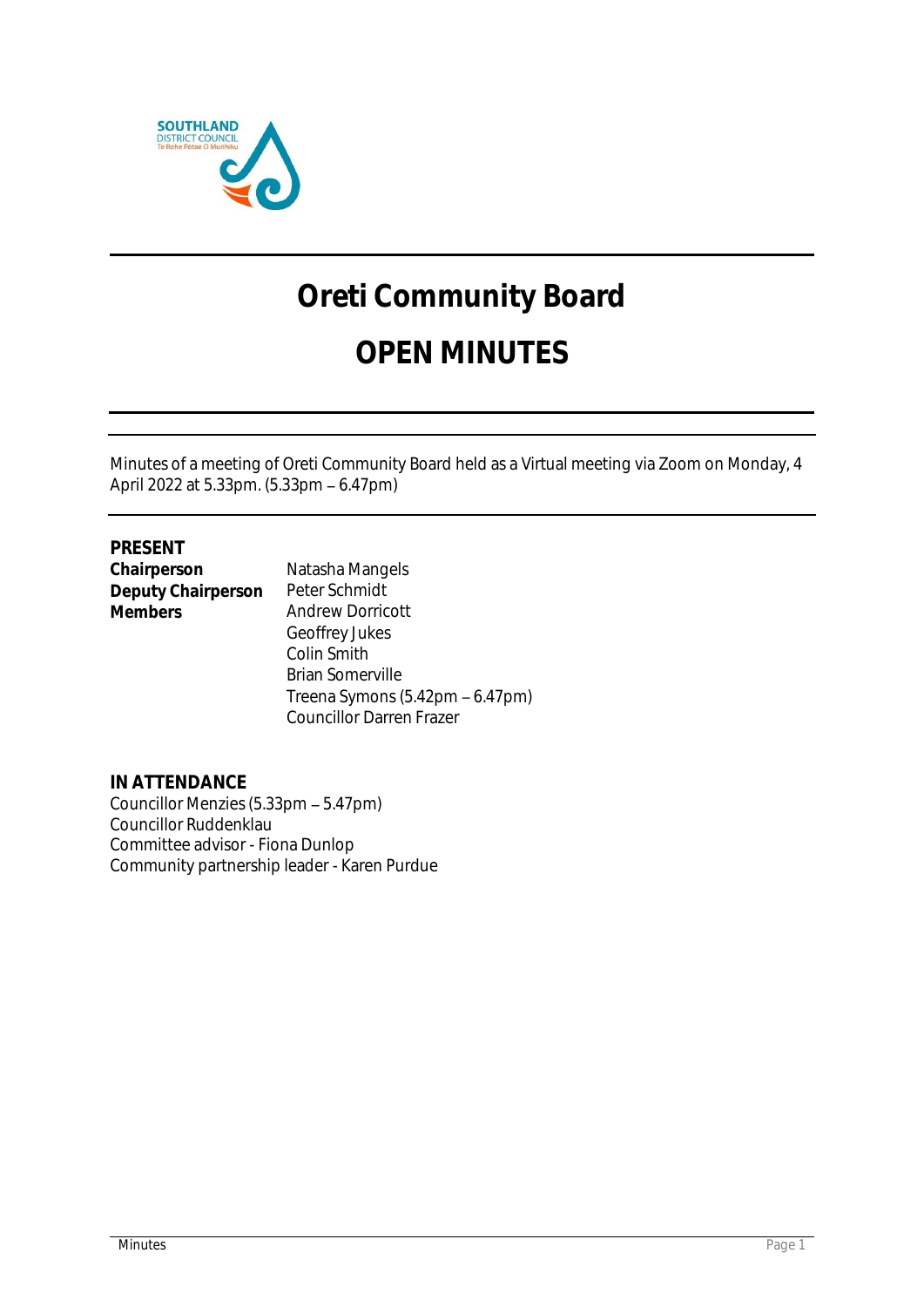

#### **1 Apologies**

There were no apologies.

**2 Leave of absence** 

There were no requests for leave of absence.

**3 Conflict of interest**

Peter Schmidt advised that he had conflict of interest in relation to item 7.5 - Winton Rotary Club - grant application for Winton entrances sign and would not take part in discussion or voting.

Councillor Frazer advised that he had a conflict of interest in relation to item 7.2 - Project scope confirmation - 2022/2023 locally funded projects (Winton - Ivy Russell reserve development code P-10890) and would not take part in discussion or voting.

#### **4 Public forum**

Anne Robbie addressed the meeting in regarding trees in Winton. Mrs Robbie shared an idea that she had had of taking scions (cuttings) from the World War One (heritage listed) elm tree in ANZAC Oval to be used as replacement trees.

**5 Extraordinary/urgent items**

There were no extraordinary/urgent items.

**6 Confirmation of minutes**

**Resolution**

Moved Brian Somerville, seconded Chairperson Mangels **and resolved:**

**That the Oreti community board confirms the minutes of the meeting held on 21 February 2022 as a true and correct record of that meeting.**

#### **Reports**

**7.1 Great North Road Tree Removal - Retrospective Unbudgeted expenditure Record No: R/22/3/8087**

Community facilities manager - Mark Day was in attendance for this item.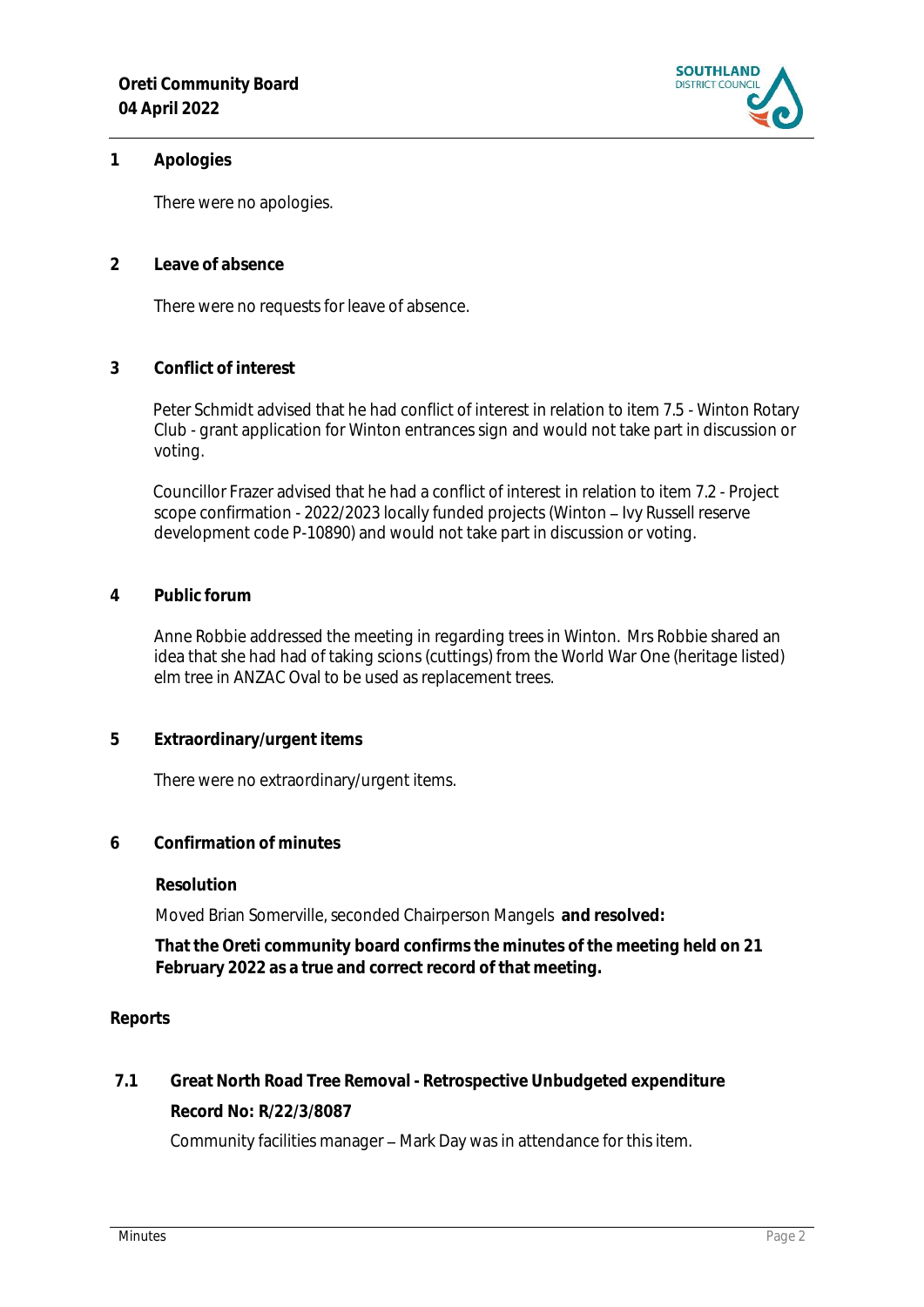

Mr Day advised that the purpose of the report was to seek approval for retrospective unbudgeted expenditure of up to \$7,000.00 for tree removal to be funded from the Winton general reserve.

(During discussion, Treena Symons joined the meeting at 5.42pm.)

(Councillor Menzies left the meeting at 5.47pm.)

**Resolution**

Moved Geoffrey Jukes, seconded Colin Smith **and resolved:**

**That the Oreti Community Board:**

- a) **Receives the report titled "Great North Road Tree Removal Retrospective Unbudgeted expenditure" dated 30 March 2022.**
- **b) Determines that this matter or decision be recognised as not significant in terms of section 76 of the Local Government Act 2002.**
- **c) Determines that it has complied with the decision-making provisions of the Local Government Act 2002 to the extent necessary in relation to this decision; and in accordance with section 79 of the act determines that it does not require further information, further assessment of options or further analysis of costs and benefits or advantages and disadvantages prior to making a decision on this matter.**
- **d) Agrees to approve unbudgeted expenditure of up to \$7,000 to complete project P-10885 to be funded from the Winton general reserve.**
- **7.2 Project scope confirmation - 2022/2023 locally funded projects**

**Record No: R/22/2/6259**

Community facilities manager - Mark Day was in attendance for this item.

Due to technical difficulties with the online meeting facility for the officer with this item, the meeting moved onto other items.

See further down the minutes for the final resolution.

**7.4 Operational Report for the Oreti Community Board**

**Record No: R/22/2/5415**

Community partnership leader - Karen Purdue was in attendance for this item.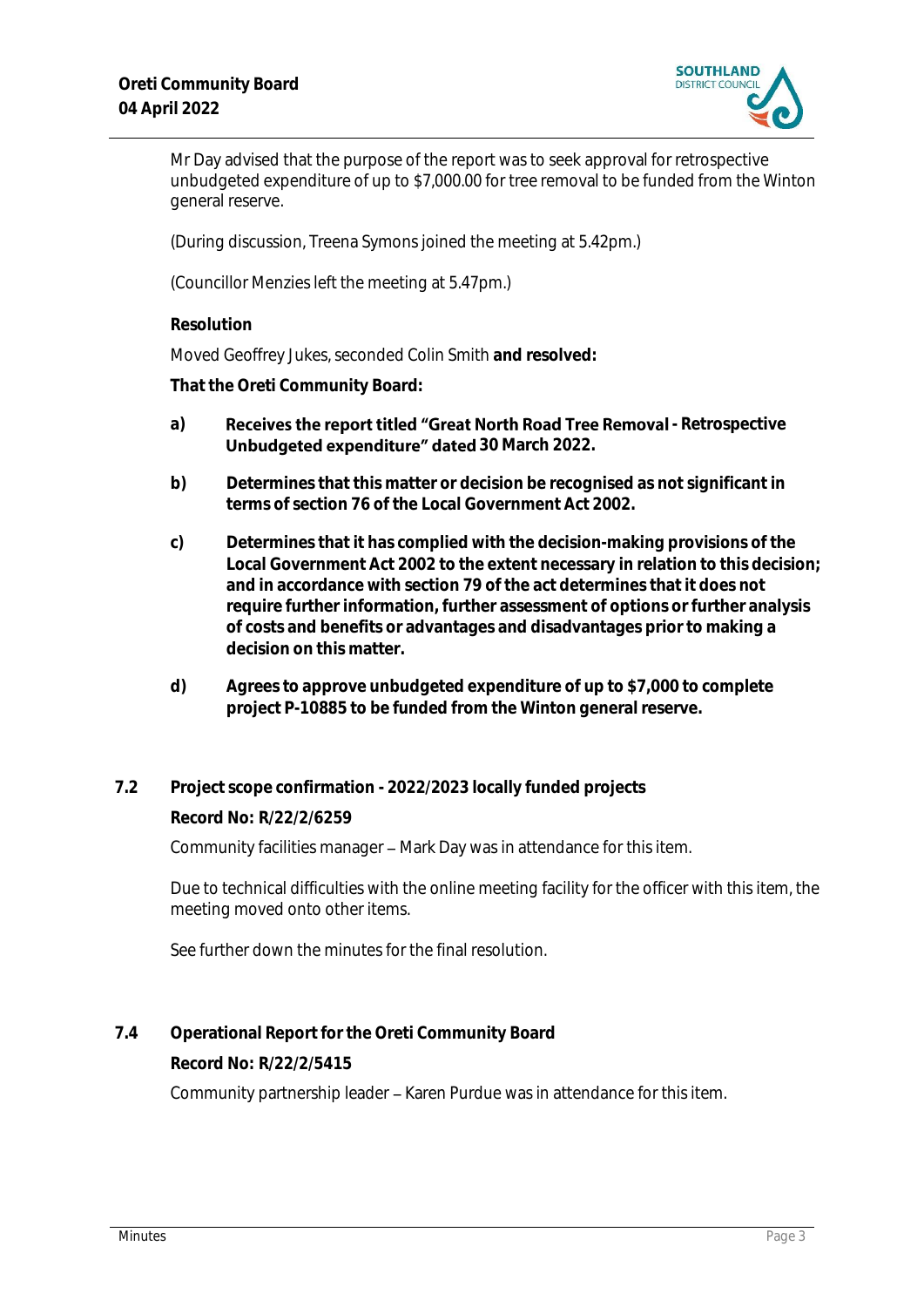

#### **Resolution**

Moved Colin Smith, seconded Cr Frazer **and resolved:**

**That the Oreti Community Board:**

Receives the report titled "Operational Report for the Oreti Community Board" **a) dated 30 March 2022.**

(Peter Schmidt withdrew due to a conflict of interest.)

#### **7.5 Winton Rotary Club - grant application for Winton entrances sign**

**Record No: R/22/3/11841**

Community partnership leader – Karen Purdue was in attendance for this item.

Mrs Purdue advised that the purpose of the report was to consider an application from the Winton Rotary Club for grant funding of \$5,000 towards the replacement and construction of three new welcome signs at the entrances to Winton.

The Board noted that the Rotary Club of Winton has applied to the Oreti Community Board for a grant of \$5,000 towards the replacement and construction of three new welcome signs at the entrances to Winton. The overall project cost is approximately \$10,000 and the other \$5,000 funding has been secured from the Strategic Tourism Asset Protection Program which is administered by Great South.

#### **Resolution**

Moved Cr Frazer, seconded Brian Somerville **and resolved:**

**That the Oreti Community Board:**

- a) **receives the report titled "Winton Rotary Club** grant application for Winton **antrances sign" dated 30 March 2022.**
- **b) determines that this matter or decision be recognised as not significant in terms of Section 76 of the Local Government Act 2002.**
- **c) determines that it has complied with the decision-making provisions of the Local Government Act 2002 to the extent necessary in relation to this decision; and in accordance with Section 79 of the act determines that it does not require further information, further assessment of options or further analysis of costs and benefits or advantages and disadvantages prior to making a decision on this matter.**
- **d) approves a grant of \$5,000, from the Winton property sales reserve to the Rotary Club of Winton towards construction of three welcoming signs at the entrances to Winton.**

(Peter Schmidt returned to the meeting.)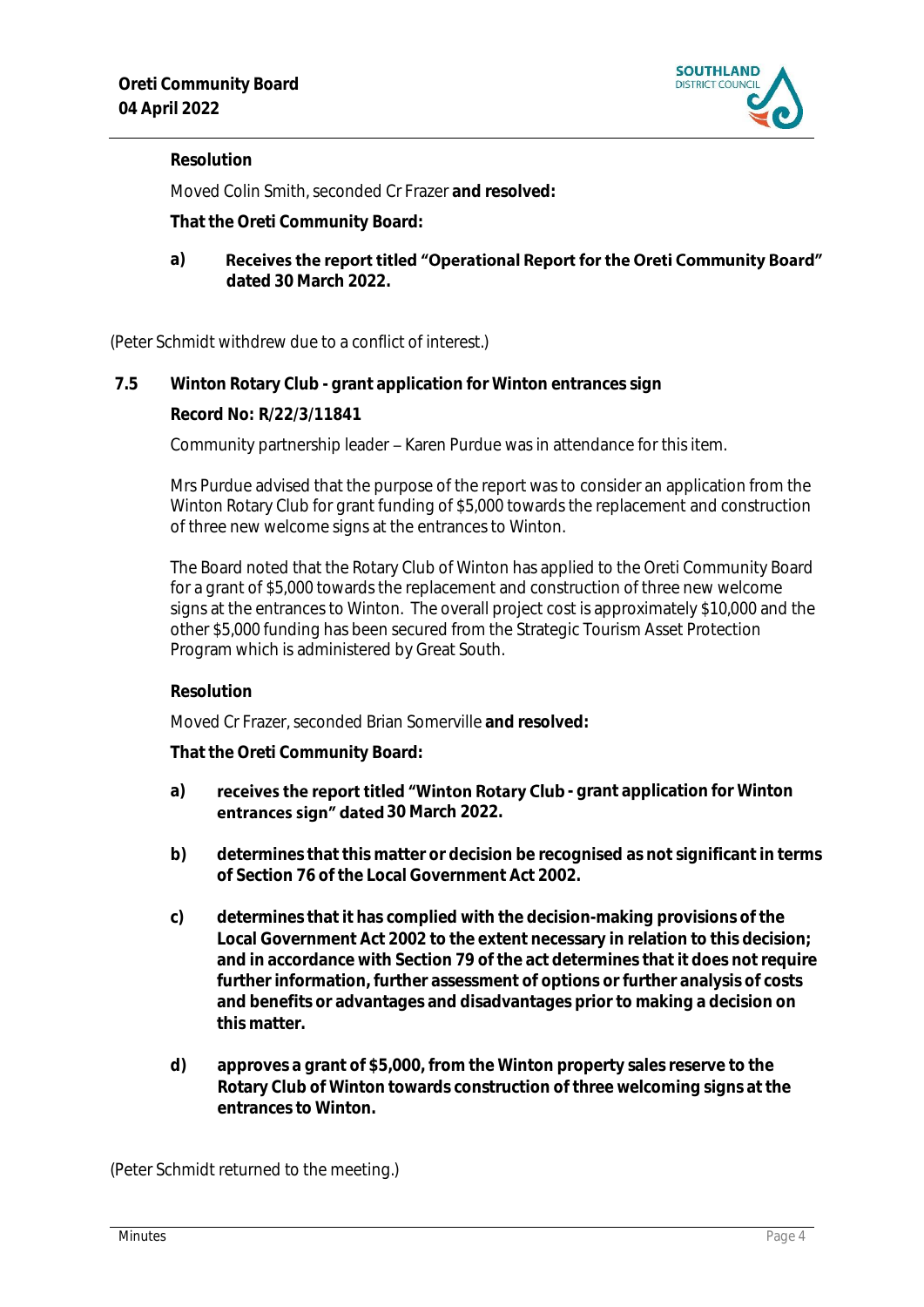

## **7.6 Community leadership report**

#### **Record No: R/22/3/11644**

Community partnership leader - Karen Purdue was in attendance for this item.

The Board noted that the report was to update them on the community leadership activities in the area.

Attached to the report was the Waka Kotahi final investment audit report and the snapshot of District statistics for your information.

#### **Resolution**

Moved Deputy Chairperson Schmidt, seconded Cr Frazer **and resolved:**

**That the Oreti Community Board:**

#### a) **receives the report titled "Community leadership report" dated 30 March 2022.**

#### **7.2 Project scope confirmation - 2022/2023 locally funded projects**

**Record No: R/22/2/6259**

Community facilities manager – Mark Day was in attendance for this item.

Mr Day advised that the purpose of the report was to seek approval from the Oreti Community Board for the scope of the locally funded projects within their board area that will be delivered in the 2022/2023 financial year.

**Moved Geoff Jukes, seconded Chairperson Mangels recommendations a to c and d**  with an amendment to Wallacetown - Walking track construction investigation **project code P-10839**

**Recommendations a to c were put and declared CARRIED.**

**Recommendation d - Winton – Drill hall disposal or demolition code P-10587 was put and declared CARRIED.**

Recommendation d - Winton - Centennial Park grandstand refurbishment code P-**10588 was put and declared CARRIED.**

Recommendation d - Winton - Maternity centre exterior painting code P-10738 was put **and declared CARRIED.**

**Recommendation d - Winton – Medical centre window replacement and recladding code P-10740 was put and declared CARRIED.**

Recommendation d - Winton - Great North Road tree removal stage 2 code P-10886 **was put and declared CARRIED.** 

Councillor Frazer requested that his dissenting vote be recorded to the Great North Road tree removal.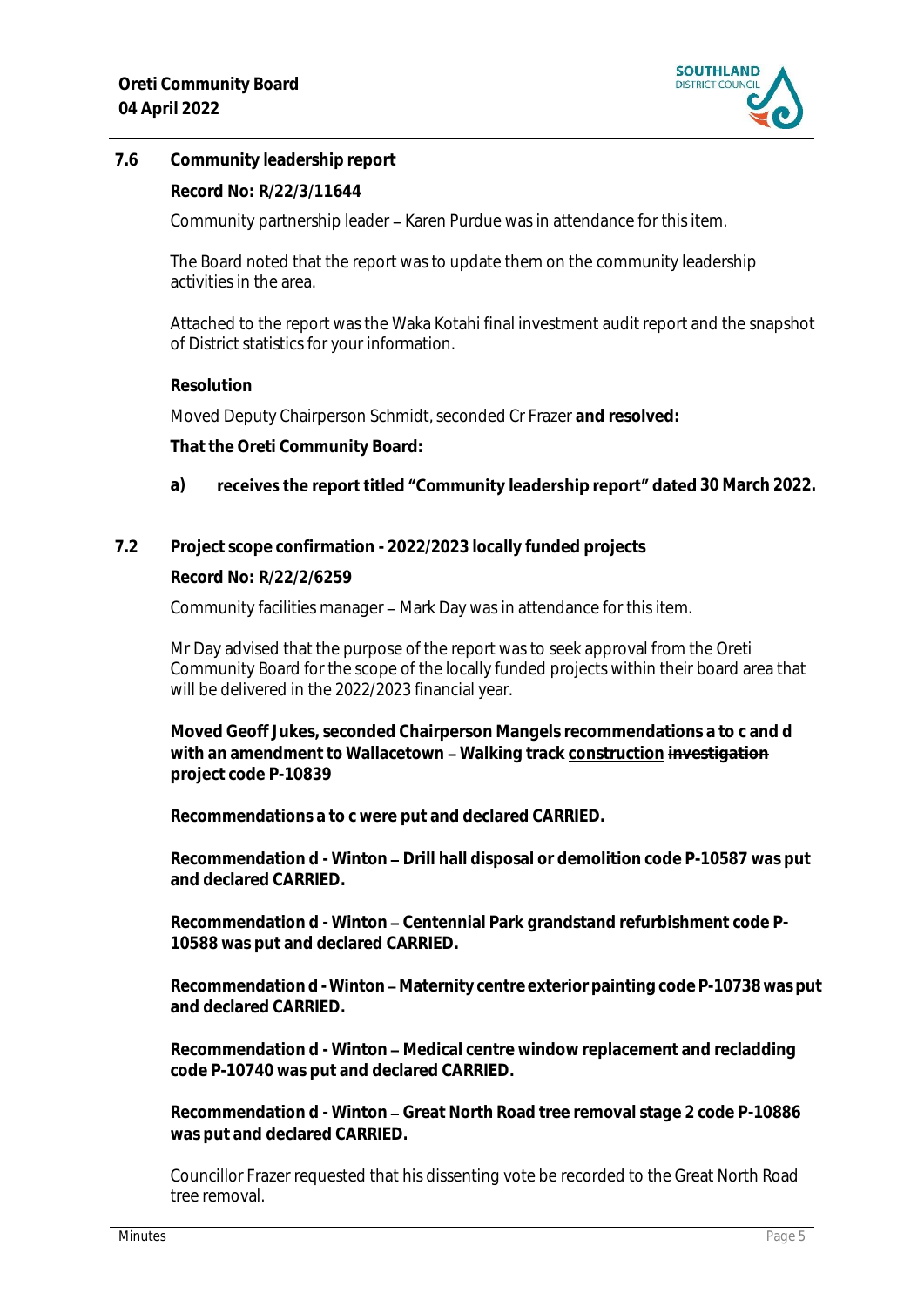

(Councillor Frazer withdrew from the meeting due at conflict of interest.)

Recommendation d - Winton - Ivy Russell reserve development code P-10890 was put **and declared CARRIED.**

(Councillor Frazer returned from the conflict of interest.)

**Recommendation d - Winton – Memorial hall electric blind installation code P-10947 was put and declared CARRIED.**

**Recommendation d - Walking track construction investigation project code P-10839 was put and declared CARRIED.**

Recommendation d - Dipton - Hall toilet refurbishment code P-10930 was put and **declared CARRIED.**

#### **Final resolution**

**That the Oreti Community Board:**

- a) **Receives the report titled "Project scope confirmation 2022/2023 locally** funded projects" dated 30 March 2022.
- **b) Determines that this matter or decision be recognised as not significant in terms of section 76 of the Local Government Act 2002.**
- **c) Determines that it has complied with the decision-making provisions of the Local Government Act 2002 to the extent necessary in relation to this decision; and in accordance with section 79 of the act determines that it does not require further information, further assessment of options or further analysis of costs and benefits or advantages and disadvantages prior to making a decision on this matter.**
- **d) Agrees to approve the scope of the projects identified (as indicated below) and with the details in the attachments to the staff report.**
	- Winton Drill hall disposal or demolition code P-10587
	- **Winton Centennial Park grandstand refurbishment code P-10588**
	- Winton Maternity centre exterior painting code P-10738
	- Winton Medical centre window replacement and recladding code P-**10740**
	- **Winton Great North Road tree removal stage 2 code P-10886**
	- Winton Ivy Russell reserve development code P-10890
	- Winton Memorial hall electric blind installation code P-10947
	- Wallacetown Walking track construction investigation project code P-**10839**
	- **Dipton Hall toilet refurbishment code P-10930.**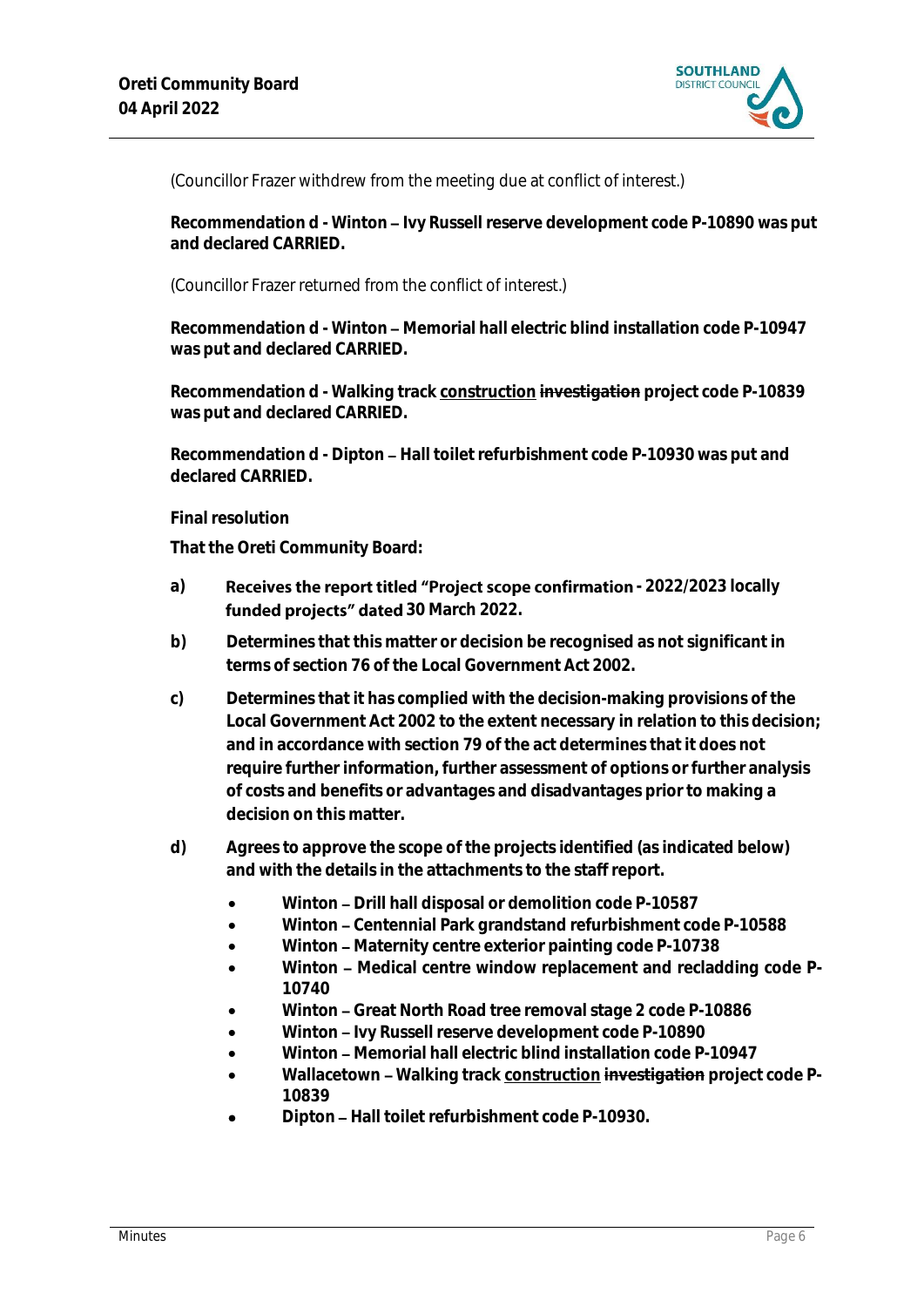

## **7.3 Oreti Hall - Retrospective Unbudgeted expenditure**

**Record No: R/22/3/8083**

Community facilities manager – Mark Day was in attendance for this item.

Mr Day advised that the purpose of the report was to seek approval for retrospective unbudgeted expenditure of up to \$7,000.00 for the electrical load sharing and heat pump installation to be funded from a loan. The report is further to the one considered by the Board at its meeting 21 February 2022.

The Board noted that the retrospective unbudgeted expenditure was for two issues in relation to :

- the electrical distribution board which does not have enough capacity to cater for the amount of load that is being placed on it when multiple appliances are in use.
- the car park area outside the hall which is being used by transport companies as a layby and storage area and the local school bus in addition to hall users. It is also at the intersection of Oreti Plains Road and Drummond Oreti Road which makes egress from the car park difficult.

#### **Resolution**

Moved Brian Somerville, seconded Deputy Chairperson Schmidt **and resolved:**

**That the Oreti Community Board:**

- a) **Receives the report titled "Oreti Hall** Retrospective Unbudgeted **expenditure" dated** 30 March 2022.
- **b) Determines that this matter or decision be recognised as not significant in terms of section 76 of the Local Government Act 2002.**
- **c) Determines that it has complied with the decision-making provisions of the Local Government Act 2002 to the extent necessary in relation to this decision; and in accordance with section 79 of the act determines that it does not require further information, further assessment of options or further analysis of costs and benefits or advantages and disadvantages prior to making a decision on this matter.**
- **d) Agrees to approve unbudgeted expenditure of up to \$7,000 to install heat pumps and electrical lodge sharing to be funded from a loan.**

#### **7.7 Council report**

**Record No: R/22/3/11471**

Councillor Frazer to the Board through the Council report.

**Resolution**

Moved Colin Smith, seconded Geoffrey Jukes **and resolved:**

**That Oreti Community Board:**

#### a) Receives the report titled "Council report" dated 30 March 2022.